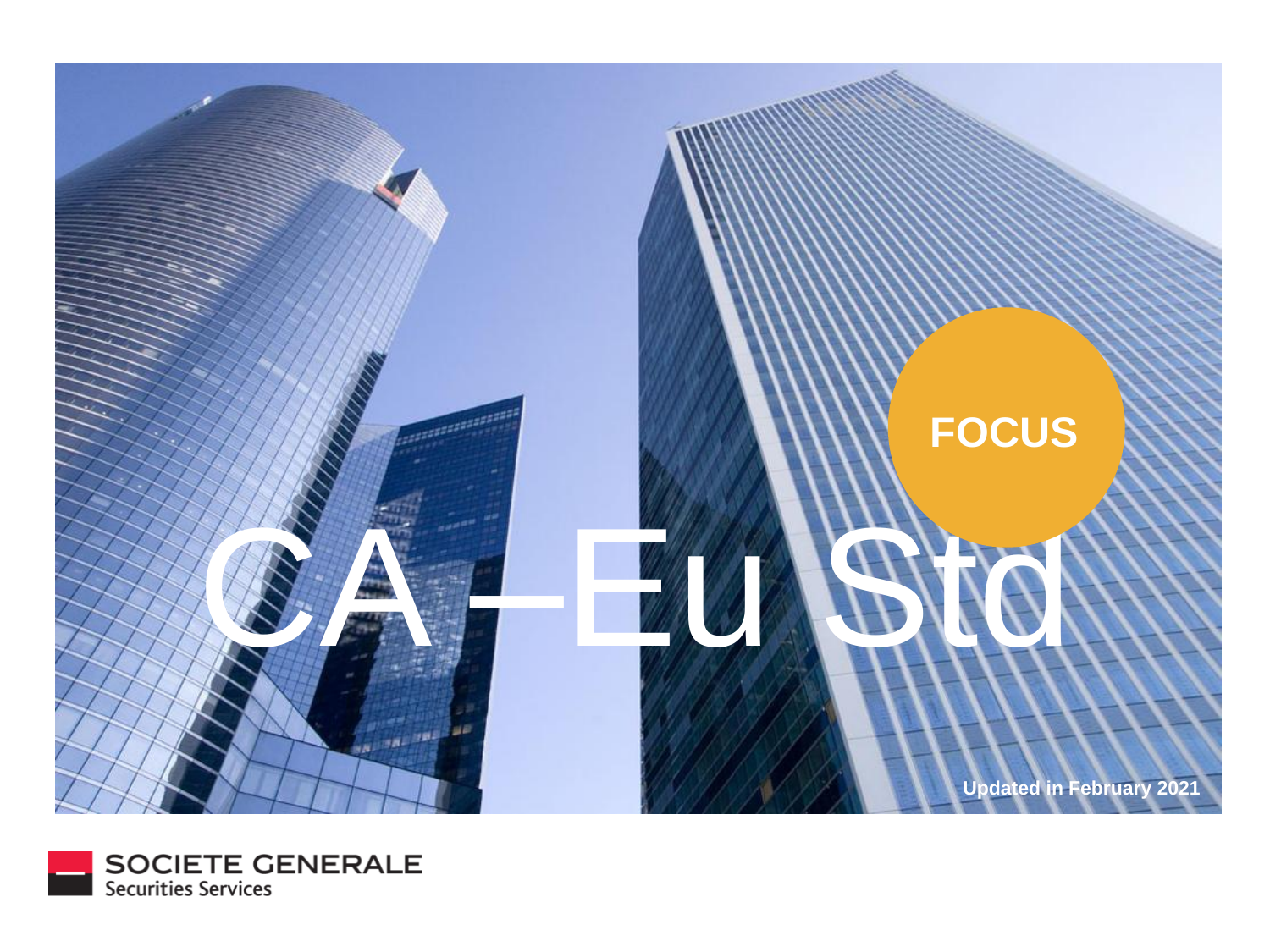w

 $\overline{A}$ 

## **REGULATORY EVOLUTION FOCAL POINTS**

To answer the Giovaninni reports (2001 and 2003), CA Standards and Key Dates: European standards on CA has been set up in 2009 and updated in 2012 by the CAJWG (Corporate Actions Joint Working Group). An update could be issued in 2020 due to ECMS project and SRD2 impacts. They recommend common rules to process CA based on Key Dates definition, their sequences and processing methods pushing for ISO messaging and automation. Implementation in France has been sequenced by Euroclear Deliveries; ISO announcement in 2014), mandatory events processing in 2015, elective events processing in November 2018 and January 2019, ONGO events in April 2020. u

European MIG monitors global implementation of CAJWG standards. ECB has set up a CEG Corporate Event Group to monitor this implementation (cf below).  $\bullet$ 

Shareholders Rights Directive Implementing Acts (SRD II) are based on the global principles of these standards and Europe stakeholders will have to comply to these rules by 2020, September the  $3<sup>rd</sup>$  (cf ShRD2 focus form).

T2S standards and ECMS (European Collateral Management) platform refer to CAJWG standards with a detailed description for their business and monitor their implementation under the vocable of CMH standards (Collateral Management Harmonisation). ECB is pushing for ISO20022 adoption and will monitor the standards implementation though the CEG.

CAJWG Standards are to be considered as a common minimum recommendation to comply with.

Few CA may still be not fully compliant.

Regarding deadlines : the Market Deadline will impose custodians to propose custodian deadlines that will be matter of competition between them. SRD II impose greater pressure to transmit information and give time for investor to make decisions in case of options that will make STP processing mandatory to mitigate risks.

Issuer Agents has to adapt themselves from a domestic model to an International one (ISO format and electronic exchanges).

T2S created a new set of requirements draft by the CMH TF (Collateral Management Harmonization Task Force) in view of ECMS that has been postponed in Novembre 2023.This will have impact on the initial two phases adaptation (CA for govies postponed to November 2023), and all CA for all securities initially planned for November 2025 (no view)) including three phases adoption of ISO20022 format : on ECMS launch for parties involved in ECMS transactions and on a limited list of events, Nov. 2025 (to be confirmed) for all intermediaries in the T2S zone provided a full adoption of ISO20022 in the world by November 2028 (SWIFT community agreement needed but not